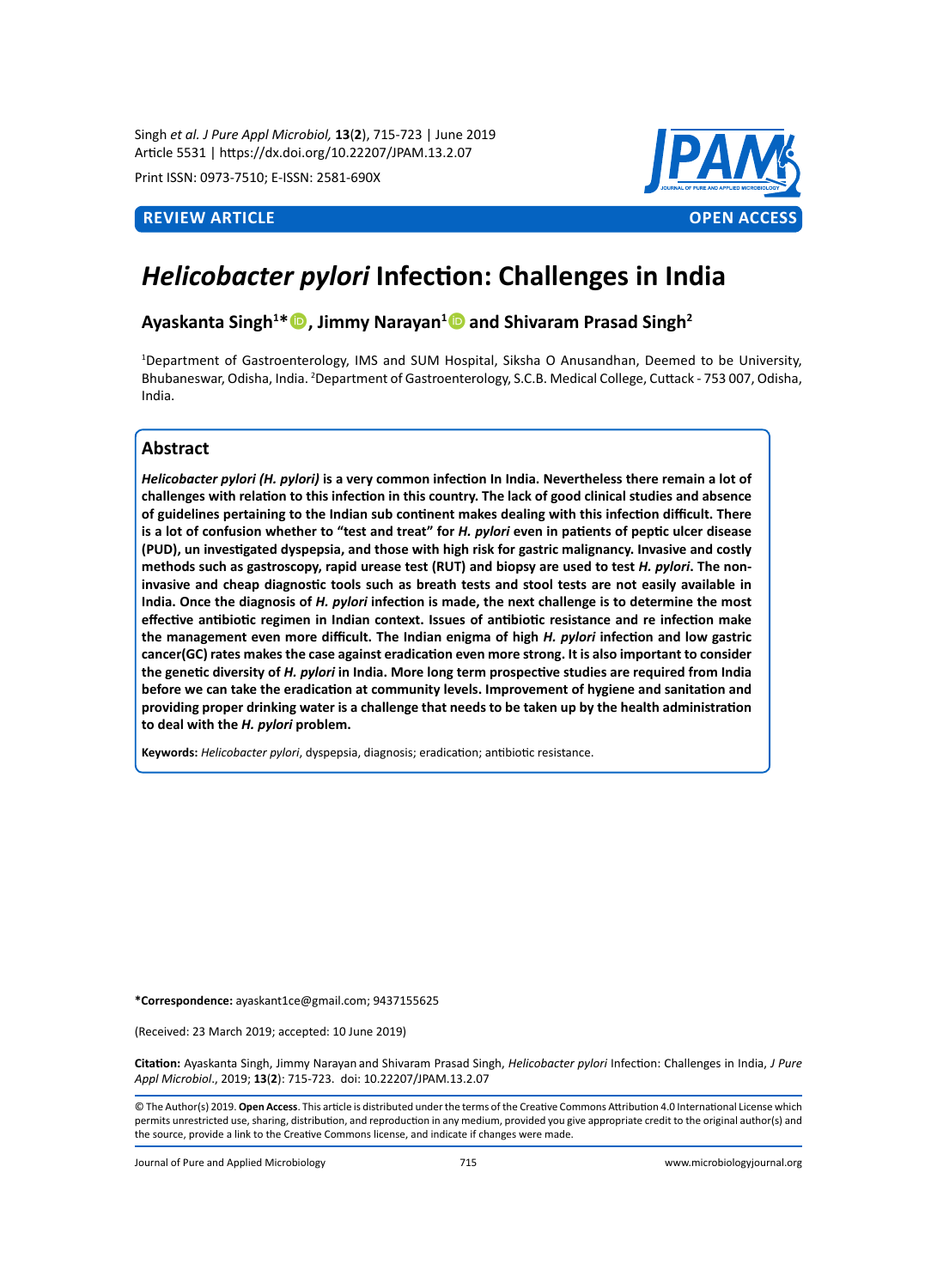#### **INTRODUCTION**

*Helicobacter pylori (H. pylori)* is a gram negative bacterium. It colonises the mucosal lining of the human digestive tract. It has special affinity for stomach and duodenum<sup>1</sup>. Right from its discovery by Warren and Hastings in the early eighties; research on *H. pylori* is voluminous<sup>3,4</sup>. It is considered to be one of the most common chronic bacterial infections which affect almost two thirds of the worldwide population<sup>5</sup>. The transmission of this bacteria is from person to person and through contaminated water. It causes inflammation in the gut especially in the stomach and duodenum<sup>1</sup>. Most of these inflammatory changes are silent and clinical manifestations occur in around onefifth of the patients after a long latent period<sup>6</sup>. H. *pylori* causes chronic active gastritis as a rule in almost all the patients. Studies have shown that this infection has a role in causing peptic ulcer disease(PUD), atrophic gastritis, gastric neoplasm, and "mucosa-associated lymphoid tissue(MALT)" lymphoma<sup>1,7,8</sup>.

There is a steady decline in the incidence of *H. pylori* infection. This has been attributed to the facts that there has been improvement in hygiene and sanitation and also due to development of antibiotic regimens which can successfully eradicate the infection. Nonetheless in a country like India; a lot of challenges remain. The need of the hour is to consider *H. pylori* is a serious transmissible infectious disease, to discuss the pros and cons of treating this infection as a whole or in a select group of patients. It is pertinent to consider the genomic profile and variants of *H. pylori* in India. Focus should be on the regional data on antibiotic resistance profile and the effectiveness of the various antibiotic regimens in eradicating the bacterium. The unawareness of general physicians regarding the infection; the apathy of the health care system and the absence of guidelines especially from India makes it more challenging to deal with this infectious disease.

*H. pylori* **and its significance in India**

*H. pylori* is a very common infection. It's sero prevalence varies from 5-10% in developed countries to 80-90% in the developing countries<sup>9</sup>. The story is no different in the Indian subcontinent. Most of the cases are exposed to the infection in childhood and approximately eighty per cent of the general population is infected when they

reach adulthood<sup>9</sup>. Various epidemiological surveys indicate a "sero prevalence of 20%-50% in children under the age of five, increasing to 80%-90% by the age of twenty, and remaining constant thereafter"8-11. This infection is transmitted by feco oral route. Contaminated water is often the culprit in causing this infection especially in the rural areas $12,13$ . Hygiene plays a major role in the prevalence of this infection. This has been reflected in the fact that in developed countries and in societies with improved sanitation; there has been notable drop in the prevalence of this infection<sup>8</sup>. The reasons behind the commonness of this infection and lower age of acquisition in India are poverty, overcrowding, poor sanitation and contaminated water supply. This is a massive challenge from the administrative point of view to improve the general health; hygiene and sanitation and provide good drinking water in order to prevent this infection.

The infection primarily causes inflammation of the mucosa of stomach and duodenum. The inflammation may have acute changes such as gastritis; yet the most clinical significant manifestations are usually long standing. It may cause numerous manifestations such as atrophic gastritis; intestinal metaplasia; PUD; gastric lymphoma and neoplasms $1.7 - 8$ . The infection has also been implicated to cause iron deficiency anemia; idiopathic thrombocytopenia and vitamin B12 deficiency $14-16$ . However many clinicians also consider *H. pylori* as an innocent bystander whose eradication may cause more harm than good.

The most significant outcome of *H. pylori* infection is gastric neoplasm<sup>2-3</sup>. There is a lot of research papers including meta analysis which established that *H. pylori* is an important cause for gastric neoplasm<sup>2-3</sup>. However in some regions of the world [Africa and Indian sub continent]; there is very high infection rates of *H. pylori*; yet fortunately the prevalence of gastric malignancy is low. On the other hand, the prevalence of *H. pylori* related peptic ulcer disease and its complications are quite high in these regions.

**Should** *H. pylori* **be eradicated in Indian setting?**

Although the clinical implication of this infection is huge; the most significant being gastric malignancies; yet it is improbable to screen and eradicate *H. pylori* on mass population especially in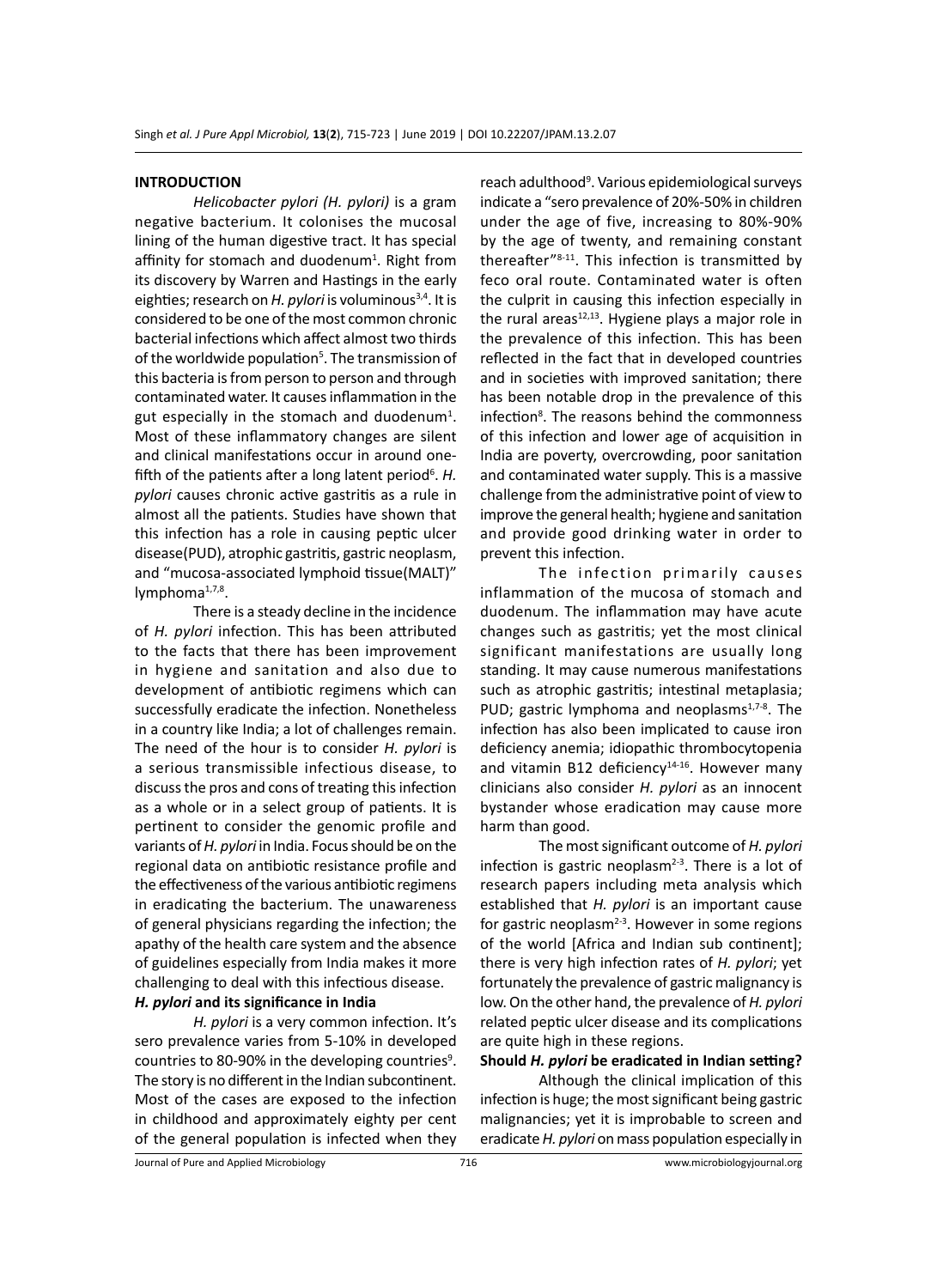a country like India. Ramakrishna BS in an excellent review article has discussed elaborately the points why *H. pylori* infection should not be eradicated in India $17$ .

"Maastricht V/Florence Consensus Report" recommend that "*H. pylori* eradication for gastric cancer prevention is cost-effective in communities with a high risk for gastric cancer"18. The "Second Asia–Pacific consensus guidelines for *H. pylori* infection" also advocates similar strategy of universal eradication of *H. pylori* at community levels<sup>19</sup>. These recommendations are based on the community based economic studies that have evaluated the cost-effectiveness of "screenand-treat" policies in general population for the prevention of gastric neoplasms<sup>20</sup>. This approach will benefit those communities, who have a high prevalence of gastric cancer(GC). Almost all the randomized trials favoring mass eradication were conducted in these areas. However in countries like India where the prevalence of GC is low; long term longitudinal studies are required to gauge the cost effectiveness of such a strategy of mass eradication. Indian authors argue that adopting such a practice in India is challenging and not viable $17,20$ .

The estimated population of the country is just about 1. 3 billion people. If we keep the *H. pylori* prevalence at 60%, roughly around 8 hundred million individuals will have *H. pylori* infection<sup>21</sup>. The enormity of the task of treating this infection at community levels is discouraging and might dissuade doctors and the government from aggressively managing the infection. Nonetheless, when one considers it on an individual case basis, it becomes much simpler to deal with the problem.

There is another aspect of *H. pylori* infection. The *H. pylori* strains are genetically variable, and there are certain known markers of virulence in *H. pylori.* The virulence factors, which have been recognized are the "*cag* pathogenicity island (cag PAI)", the "vacuolating cytotoxin (VacA)" and the "outer inflammatory protein (Oip A)". It is likely that all individuals do not have infection with the virulent strains of *H. pylori*. Host genetic predisposition and environmental factors plays an important role in the expression of various manifestations of *H. pylori.* This probably can explain low prevalence of gastric carcinoma in Indian sub continent. However the challenge is to identify the various virulent strains of *H. pylori* in India and treat accordingly. Some authors consider *H. pylori* a normal commensal rather than a pathogen in human beings. They consider *H pylori* to be protective against certain immunological and autoimmune diseases like asthma and Crohn's disease<sup>22</sup>. Any indiscriminate eradication may do more harm than good. Thus the biggest question is that whether *H pylori* infection needs eradication and who are the patient groups who should be treated.

The American College of Gastroenterology (ACG) guideline says that "*all patients with a positive test of active infection with H. pylori should be offered treatment*"23. Thus the crucial issue is to identify the patients who should be tested? Hence the following specific conditions are discussed in detail.

### **Peptic ulcer disease [ PUD]**

One important indication for treatment of *H. pylori* infection is PUD. Studies from various parts of the country have shown a strong association of this bacteria with duodenal and gastric ulcers<sup>24-25</sup>. Many papers from the West showed that treatment of this infection not only caused ulcer healing, but also prevented ulcer recurrenc26-27. However peptic ulcer can occur again if there was recurrence (either recrudescence or re-infection). Marshall et al in their landmark paper concluded that "*H. pylori* eradication resulted in greater peptic ulcer healing rate (92% vs. 61%) and lower 12-month relapse rate (21% vs. 84%) than non-eradication"<sup>26</sup>. A meta-analysis which included thirty four studies involving around four thousand patients, eradication therapy with antibiotics was superior to proton pump inhibitors alone in healing duodenal ulcer and better to placebo in avoidance of ulcer recurrence $27$ .

Indian studies also show a good duodenal ulcer healing [75%-90%] with antibiotic therapy intended to treat *H. pylori* infection<sup>28-29</sup>. However the problem in India is that the relapse rates of peptic ulcer after eradication therapy is higher than those reported in studies reported from the West. Nanivadekar *et al* had followed up patients with healed duodenal ulcer for three years. They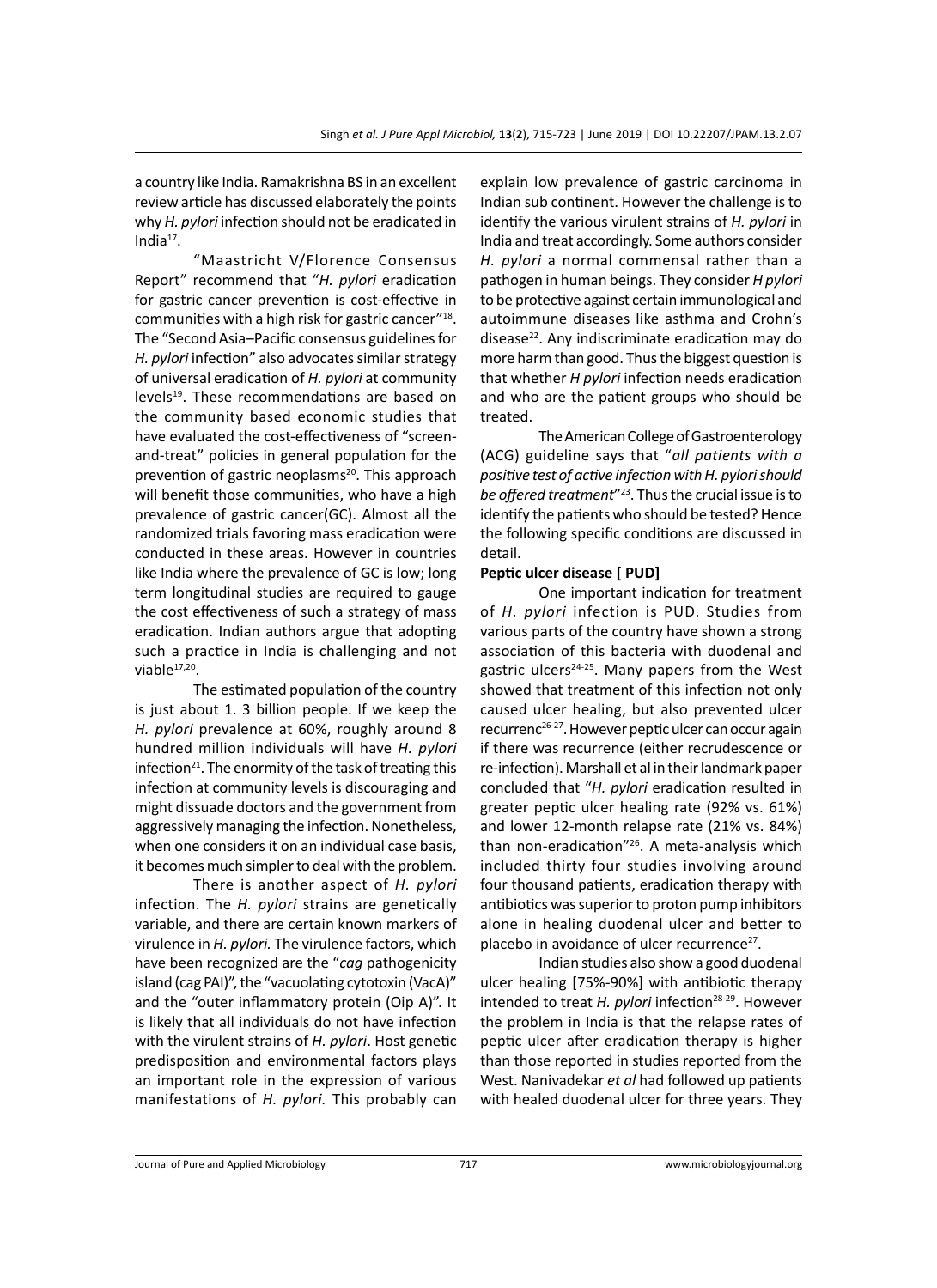found that ulcer relapse was seen around 10% of cases without recurrence of *H. pylori* infection and in 63% cases with recurrence of *H. pylori* infection<sup>30</sup>

## **Non-ulcer dyspepsia [NUD] and un investigated dyspepsia**

.

*H. pylori* gastritis is considered to be a cause of dyspepsia. However the majority of studies on functional dyspepsia have not shown any benefit after eradication of *H. pylori* infection. A Cochrane Database review of seventeen randomized controlled trials that looked into over three thousand patients concluded that "there was an 8% relative risk reduction in dyspeptic symptoms after *H. pylori* eradication<sup>"31</sup>. Thus there is very small benefit in treating dyspepsia with antibiotics. The few studies from India also echo similar results. Different studies from the country showed that treatment of *H. pylori* is not that effective as compared to PPI s; sucralfate or anti depressants in providing symptomatic relief in NUD patients $32-33$ .

Several guidelines on *H. pylori* now advocate a "test-and treat" in primary care without doing a gastroscopy $18-19,23$ . The recommendations suggest that those patients who are under the age of fifty and without any alarm symptoms; should be tested and treated if positive for *H. pylori*; rather than doing invasive procedure like an endoscopy<sup>23</sup>. However the evidences from India are not substantial enough for adapting such a practice. Even a Cochrane Database systematic review concluded that such a test and treat approach is not cost effective in primary care setting and also does not provide symptomatic relief in dyspeptic patients<sup>31</sup>.

#### **Gastric Carcinoma and the Indian Enigma**

*H. pylori* is being recognized as Type I carcinogen for GC and primary gastric lymphoma(GL). There is substantial evidence in form of meta analyses of case control studies which suggest *H pylori* can cause both GC and GL<sup>34-</sup> <sup>36</sup>. However most of the data supporting this have come from case control studies from countries like Japan and China where there is a high prevalence of gastric neoplasm. In Asian countries like India and similar tropical countries from Africa there exists incongruence between the *H. pylori* infection rates and gastric malignancies. In our country even if there is a very high frequency of *H. pylori* infection;

yet incidence of gastric neoplasm is relatively low. Probably other factors apart from the infection, play a role in the etiopathogenesis of GC. Indian diet may also act as a protective factor against the dreaded malignancy. Even within the country there is great regional variation with respect to infection and the prevalence of GC. There is a lack of good studies from India. There are few case control studies and unexpectedly they failed to show an association between *H. pylori* infection and GC. Kate V et al have done case control study where 50 patients with gastric neoplasms and 50 controls with non-ulcer dyspepsia (NUD) were enrolled. They found that *H. pylori* infection was detected less commonly in GC (38%) than those with NUD  $(68\%)^{37}$ . Another study from South India showed that 64. 7% patients with gastric adenocarcinoma and 74. 4% patients with NUD tested positive for *H. pylori*<sup>38</sup>. However these studies had very small sample size and the results cannot be extrapolated to the general Indian population. Another limitation of the above cited studies is that gastroscopy based rapid urease tests (RUT) were used to diagnose *H. pylori* infection. The problem with these endoscopy-based tests is that in patients with GC due to presence of underlying gastric atrophy and intestinal metaplasia, the tests can be false negative. Another case control study from Lucknow had taken a better sample size of 279 cases with gastric neoplasms(263 GCs and 16 GLs) and 456 healthy controls. This study also failed to demonstrate that *H. pylori* infection was more common in patients with gastric neoplasm as compared to the controls<sup>39</sup>. Thus research from India on this infection and its association with gastric neoplasm and its premalignant conditions like intestinal metaplasia and atrophic gastritis is really scarce to derive any definitive conclusion.

# **Diagnosis of** *H. pylori* **infection: Difficulties faced in India**

The initial stage in the management is to establish the diagnosis of *H. pylori* infection. The challenges that doctors face in India are issues of accessibility and expenditure with regards to the diagnostic tests of *H. pylori* infection. Worldwide, non invasive tests for active infection are preferred (*e.g.*, "urea breath test" or "stool antigen test") over tests that require endoscopy. Although, the 14C-urea breath test is probably the cheapest test, yet it is not readily available. Endoscopy is available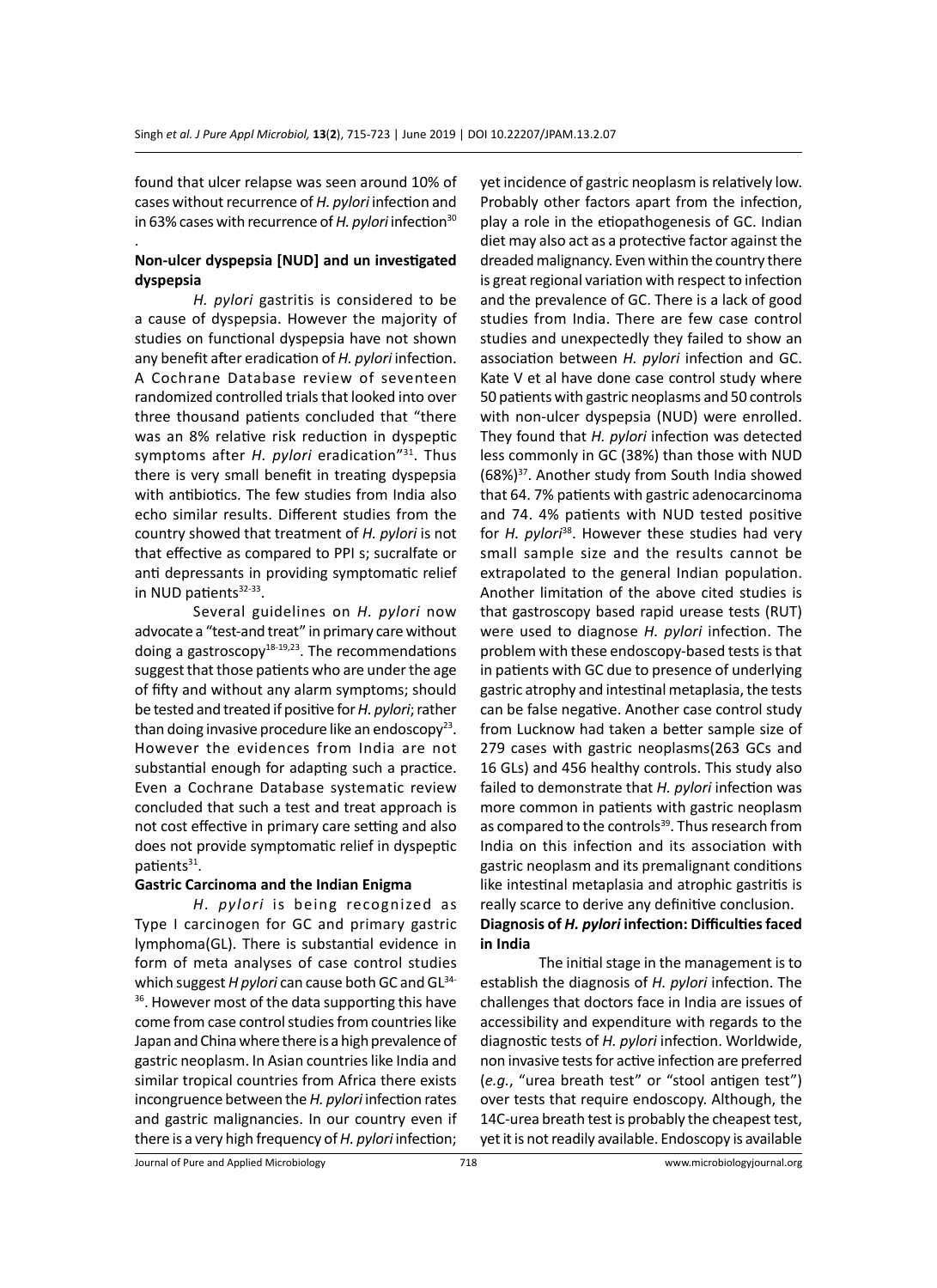at tertiary care centers, but is high-priced. The cost can range from Rs 300 at a government hospital or medical college to between Rs 500 and Rs 5000 at corporate hospitals and diagnostic centers<sup>40</sup>. The advantage of endoscopy is that patients can be evaluated for mucosal disease such as peptic ulcers, gastritis and early malignancy. Endoscopy also allows one to take biopsy specimens that can be examined by histopathology, "rapid urease test (RUT)", or culture for antibiotic sensitivity. RUTs are inexpensive, accurate and easily available. Saksena *et al* showed that "the rapid urease test (RUT) and brush cytology had the highest degree of agreement whereas histology was the most specific diagnostic test"<sup>41</sup>. Another major issue with endoscopy is that most of the hospitals and diagnostic centres do not follow the standard protocol of disinfection of the endoscope. Essentially, the endoscope, the biopsy forceps, and other parts of the endoscopy system can easily become infected with *H. pylori* and can spread the infection. Thus it is essential to maintain high-level disinfection of all endoscopic equipments in order to prevent the iatrogenic spread of the infection.

Serologic testing for *H. pylori* antibodies has > 80 per cent sensitivity and > 90 per cent specificity. This test is easily available but is costly. Another limitation of the test is that even after successful eradication of H pylori, it can remain positive for many years. All the recommendations do not advocate serologic testing for diagnosing this infection.

#### **Challenges faced in** *H. pylori* **eradication in India**

There are two important reasons why *H. pylori* treatment is a challenge in the Indian sub continent. First, the surroundings and water is contaminated and the gut infections are very widespread. This may make the task of eradication of this infection futile if there is going to be reinfection with the same bacteria sooner or later. Secondly, antibiotic use is widely prevalent. In India, antibiotics are easily available, even without a prescription and this easy access can lead to overuse or misuse. Even doctors are sometimes at fault as antibiotics are commonly misprescribed or dispensed erroneously due to lack of apt awareness, desire to meet patient demands and maybe for economic incentives. This results in high frequency of antibiotic resistance.

Table 1 shows the high percentage of antibiotic resistance from various studies from India. This implies that the standard antibiotics regimens for *H. pylori* infection may not be effective in India. Fixed dose combinations(FDC) of proton pump inhibitors [PPIs] and antibiotics which are cost effective and easy to prescribe, are widely available in India. One such FDC of PPI with amoxicillin and tinidazole is very popular and widely prescribed by Indian doctors. However; in these FDCs, the dose of amoxicillin is suboptimal, being 750 mg BID rather than 1 g BID as recommended. In a large Indian multicentre study by Thyagarajan et al, two fifty nine isolates of *H. pylori* were tested for susceptibility to antibiotics in vitro. They found

| Antibiotic        | Study                     | Number of<br>patients | Resistance<br>rate $(\%)$ |  |
|-------------------|---------------------------|-----------------------|---------------------------|--|
| 1. Clarithromycin | Thyagarajan <sup>42</sup> | 259                   | 45                        |  |
|                   | Mhaskar <sup>48</sup>     | 15                    | 91                        |  |
|                   | Abraham <sup>49</sup>     | 7                     | 100                       |  |
| 2. Amoxicillin    | Thyagarajan <sup>42</sup> | 259                   | 33                        |  |
|                   | Devarbhavi <sup>50</sup>  | $\sim$                | 40                        |  |
|                   | Mhaskar <sup>48</sup>     | 15                    | 73                        |  |
| 3. Tetracycline   | Datta <sup>43</sup>       | 67                    | 8                         |  |
|                   | Mhaskar <sup>48</sup>     | 15                    | 27                        |  |
| 4. Metronidazole  | Datta <sup>43</sup>       | 67                    | 85                        |  |
|                   | Bhatia <sup>45</sup>      | 31                    | 42                        |  |
|                   | Thyagarajan <sup>42</sup> | 259                   | 78                        |  |
|                   | Mukhopadhyay              | $\sim$                | 90                        |  |
|                   | Devarbhavi <sup>50</sup>  | $\sim$                | 16                        |  |

#### **Table 1.** *H. pylori* antibiotic resistance in India

Journal of Pure and Applied Microbiology 719 www.microbiologyjournal.org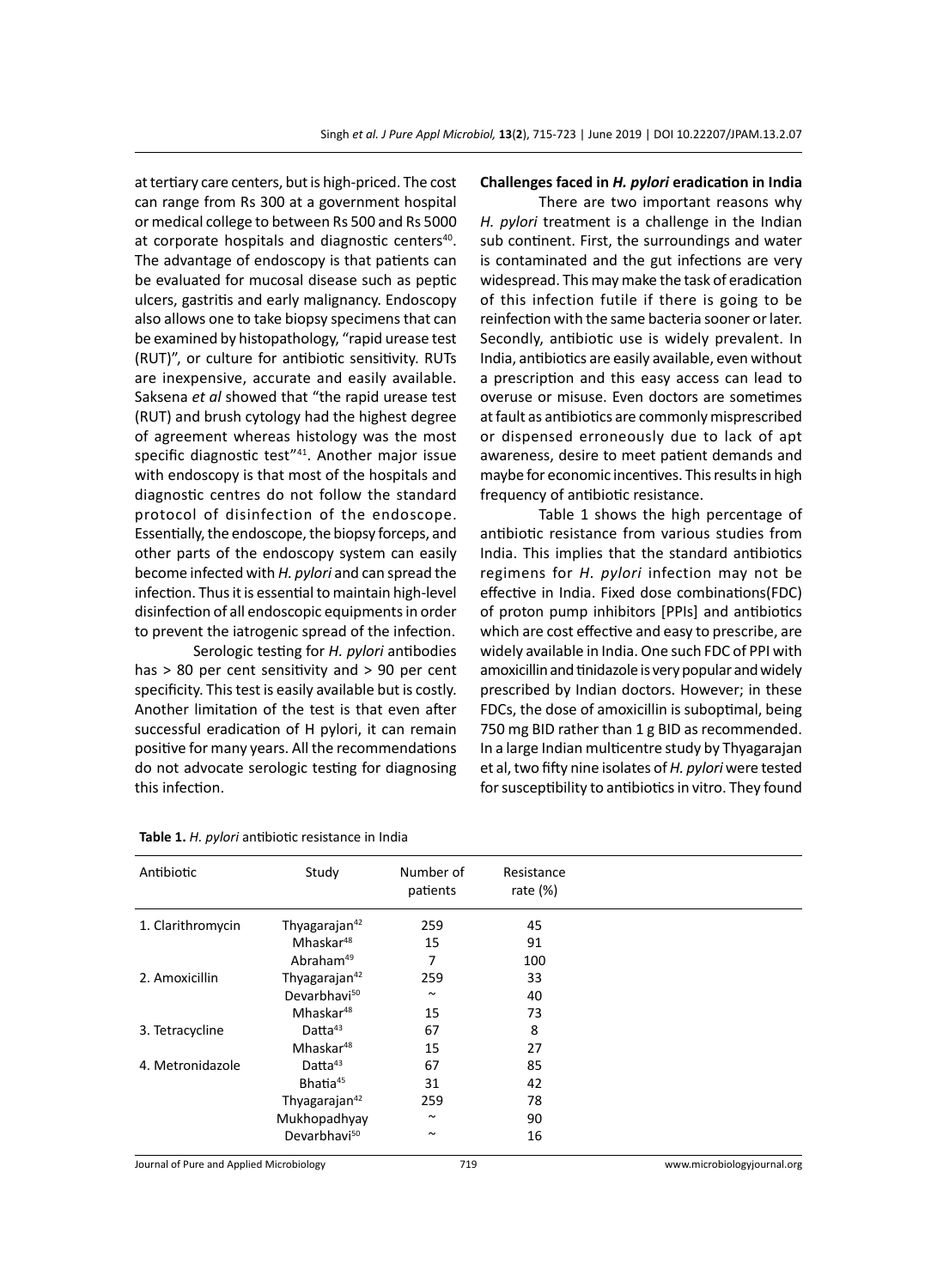that "around 80% had resistance to metronidazole, 45% to clarithromycin, and 33% to amoxicillin"42. In another study from West Bengal, 80% and 8% of the bacteria were resistant to metronidazole and tetracycline respectively $43$ . In a similar study from Gujrat, around 80% *H. pylori* isolates were resistant to metronidazole, around 60% were resistant to Clarithromycin and around 70% were resistant to Amoxicillin, 50% to Ciprofloxacin and 50% to tetracycline<sup>44</sup>. Thus the fixed-drug combinations used to eradicate the infection may be less useful in view of such high antibiotic resistance in India.

The effectiveness of various antibiotic regimens in treating *H. pylori* needs to be determined in Indian setting. The few clinical studies from India which have been done on the eradication rate of the bacteria are discussed in Table 2. The problem with many of these trials is that they used a single test (RUT) to establish the clearance of *H. pylori* bacteria. When rigorous criteria (i.e., "a combination of negative urease test, negative histology and negative urea breath test") were applied; the eradication rate was significantly lower. In a clinical trial done by Bhatia

|  | Table 2. Eradication Rates of H. pylori in India |  |  |  |
|--|--------------------------------------------------|--|--|--|
|--|--------------------------------------------------|--|--|--|

|                                | Number of<br>patients | Location    | Treatment<br>regimen                           | Duration | Eradication<br>Rates | Tests<br>used             |
|--------------------------------|-----------------------|-------------|------------------------------------------------|----------|----------------------|---------------------------|
| Valooran et al. <sup>51</sup>  | 73                    | Pondicherry | Omeprazole;<br>Clarithromycin<br>Amoxicillin   | 10 days  | 81%                  | RUT;<br>Histology         |
| Chaudhary et al. <sup>52</sup> | 20                    | New Delhi   | Lansoprazole;<br>Amoxicillin<br>Tinidazole     | 14 days  | 80%                  | <b>RUT</b>                |
| Bhatia et al. <sup>45</sup>    | 70                    | Mumbai      | Lansoprazole;<br>Amoxicillin<br>Tinidazole     | 14 days  | 42%                  | RUT;<br>UBT;<br>Histology |
| Bhasin et al. <sup>53</sup>    | 20                    | Chandigarh  | Omeprazole;<br>Clarithromycin<br>Amoxicillin   | 14 days  | 70%                  | RUT;                      |
| Bhasin et al. <sup>54</sup>    | 24                    | Chandigarh  | Lansoprazole;<br>Amoxicillin<br>Clarithromycin | 14 days  | 96%                  | RUT                       |

*et al.* around 150 patients were randomized either to receive lansoprazole, amoxicillin and tinidazole or lansoprazole, amoxicillin and clarithromycin. Surprisingly it was found that "only 31% and 46% of patients receiving the above combinations respectively had eradication of *H. pylori* infection"45.

It is a major challenge to diagnose complete *H. pylori* eradication. All the guidelines suggest H2 breath test as the gold standard test to look for *H. pylori* eradication. However limited availability of the breath test makes it a Herculean task. On the other hand, it is very difficult to convince a patient to undergo a costly and invasive test such as gastroscopy and RUT test for the second time.

Another point to consider is that it is likely that the rates of recurrence of the infection, after successful treatment, may be very high in India. Studies from the West show that re-infection rates are very low (< 0. 5 per patient year) after successful eradication<sup>46</sup>. However there are only few papers on *H. pylori* recurrence rates after successful eradication from India. In one study of forty five patients who were followed up for one year following successful eradication of *H. pylori*, it was seen that recurrence of infection was observed in only one case  $(2.4\%)^{47}$ . However, the study by Nanivadekar et al from India show that recurrence of *H. Pylori* occurs in around 60% of patients within 3 years<sup>30</sup>.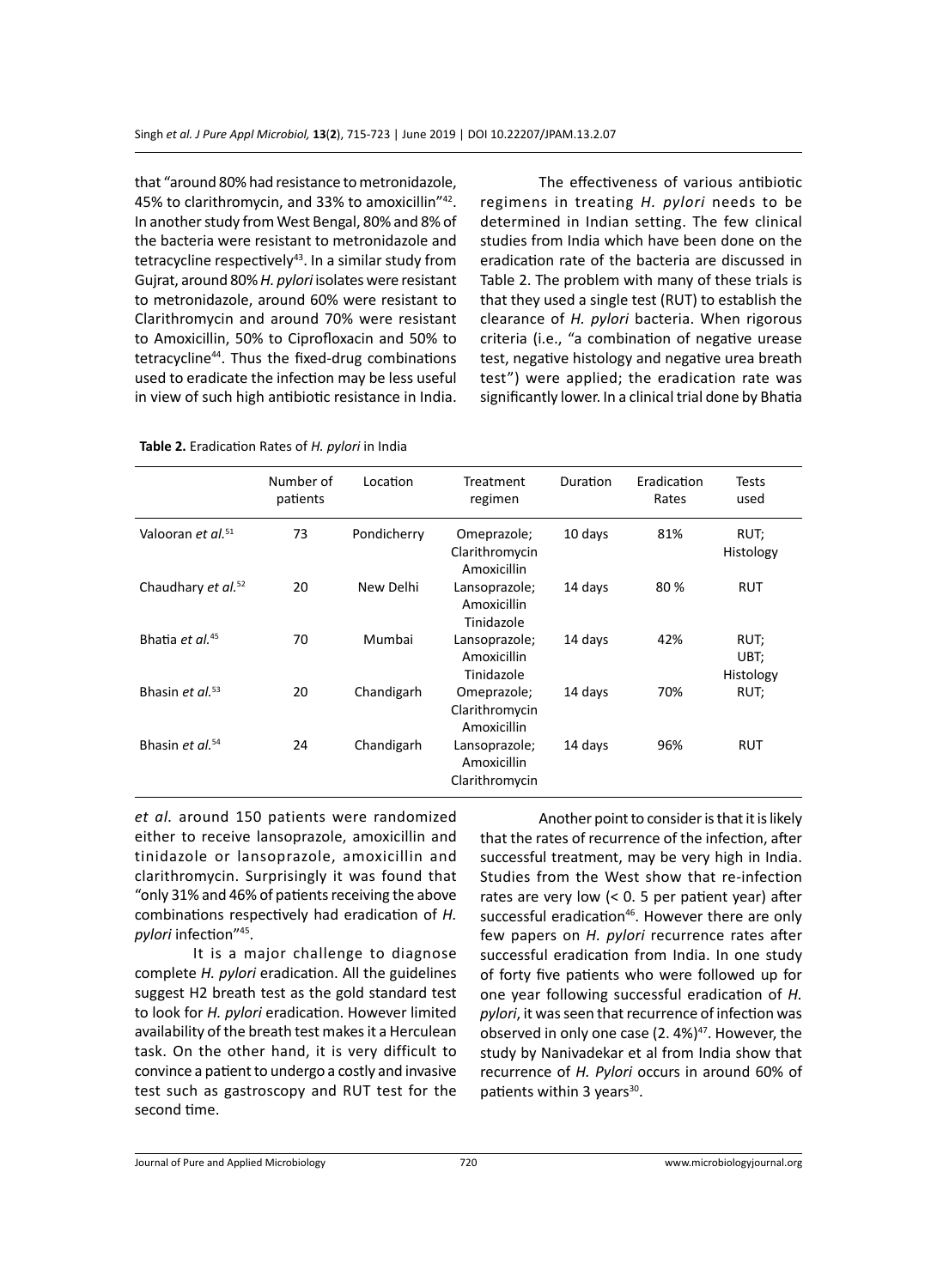#### **CONCLUSION**

There remain a lot of challenges with relation to *H. pylori* infection in India. There is lack of good clinical studies from India and absence of guidelines pertaining to the Indian sub continent. There is a lot of confusion whether to "test and treat" for *H. pylori* even in patients of peptic ulcer disease, un investigated dyspepsia, and those with high risk for gastric malignancy. Invasive and costly methods such as gastroscopy and RUT and biopsy are used to test *H. pylori*. The non invasive and cheap diagnostic tools such as breath tests and stool tests are not easily available in India. Once the identification of *H. pylori* infection is made, the next challenge is to determine the most effective antibiotic regimen in Indian context. Issues of antibiotic resistance and re infection make the management even more difficult. The Indian enigma of high *H. pylori* infection and low incidence of GC makes the case against eradication of *H. pylori* even more strong. As *H. pylori* strains are genetically diverse, it is unlikely that most infected persons in the community have virulent strains. More long term prospective studies are required from India before we can take the eradication at community levels. Improvement of hygiene and sanitation and providing proper drinking water is a challenge that needs to be taken up by the health administration to deal with the *H. pylori* problem.

# **ACKNOWLEDGEMENTS**

None.

#### **CONFLICT OF INTEREST**

The authors declares that there is no conflict of interest.

#### **AUTHORS' CONTRIBUTION**

AS and JN drafted the manuscript. JN gathered information from the literature. AS compiled information from the literature, and designed the figures and tables. SP supervised and reviewed the manuscript.

#### **FUNDING**

None.

#### **Data availability**

All datasets generated or analyzed during this study are included in this review.

### **Ethics Statement**

This article does not contain any studies with human participants or animals performed by any of the authors.

#### **REFERENCES**

- 1. Axon A., Forman D. Helicobacter gastroduodenitis: a serious infectious disease. *BMJ*, 1997; **314**: 1430-1.
- 2. Graham D. Y. *Helicobacter pylori* infection in the pathogenesis of duodenal ulcer and gastric cancer: a model. *Gastroenterology*, 1997; **113**(6): 1983-91.
- 3. Marshall B. J., Warren J. R. Unidentified curved bacilli in the stomach of patients with gastritis and peptic ulceration. *Lancet*, 1984; **1**: 1311-1315
- 4. Mitchell H., Katelaris P. Epidemiology, clinical impacts and current clinical management of *Helicobacter pylori* infection. *The Medical Journal of Australia*, 2016; **204**(10): 376-80.
- 5. Brown L. M. *Helicobacter pylori*: epidemiology and routes of transmission. *Epidemiologic Reviews*. 2000; **22**(2): 283-97.
- 6. Go M. F. Natural history and epidemiology of *Helicobacter pylori* infection. *Alimentary Pharmacology & Therapeutics*, 2002; **16**: 3-15.
- 7. Nakamura S., Sugiyama T., Matsumoto T., Iijima K., Ono S., Tajika M., Tari A., Kitadai Y., Matsumoto H., Nagaya T., Kamoshida T. Long-term clinical outcome of gastric MALT lymphoma after eradication of *Helicobacter pylori*: a multicentre cohort follow-up study of 420 patients in Japan. *Gut*., 2012; **61**(4): 507-13.
- 8. Graham D. Y., Adam E., Reddy G. T., Agarwal J. P. Seroepidemiolody of H. pylori infection in India: Comparison of developing and developed countries. *Dig. Dis. Sci.,* 1991; **36**: 1084-8.
- 9. Gill H. H., Majumdar P., Shankaran K., Desai H. G. Agerelated prevalence of H. pylori antibodies in Indian subjects. *Indian J. Gastroenterol.,* 1994; **13**: 92-4.
- 10. Kang G., Rajan D. P., Patra S., Chacko A., Mathan M. M. Use of serology, the urease test and histology in diagnosis of H. pylori infection in symptomatic and asymp-tomatic Indians. *Indian J. Med. Res.,* 1999; **110**: 86-90.
- 11. Jais M., Barua S. Seroprevalence of anti H. pylorilgG/ IgA in asymptomatic population from Delhi. *J. Commun Dis.,* 2004; **36**: 132-5.
- 12. Ahmed K. S., Khan A. A., Ahmed I., Tiwari S. K., Habeeb A., Ahi J. D., Abid Z., Ahmed N., Habibullah C. M. Impact of household hygiene and water source on the prevalence and transmission of *Helicobacter pylori*: a South Indian perspective. *Singapore Medical Journal*, 2007; **48**(6): 543-9
- 13. Nurgalieva Z. Z., Malaty H. M., Graham D. Y., Almuchambetova R., Machmudova A., Kapsultanova D., Osato M. S., Hollinger F. B., Zhangabylov A. *Helicobacter pylori* infection in Kazakhstan: effect of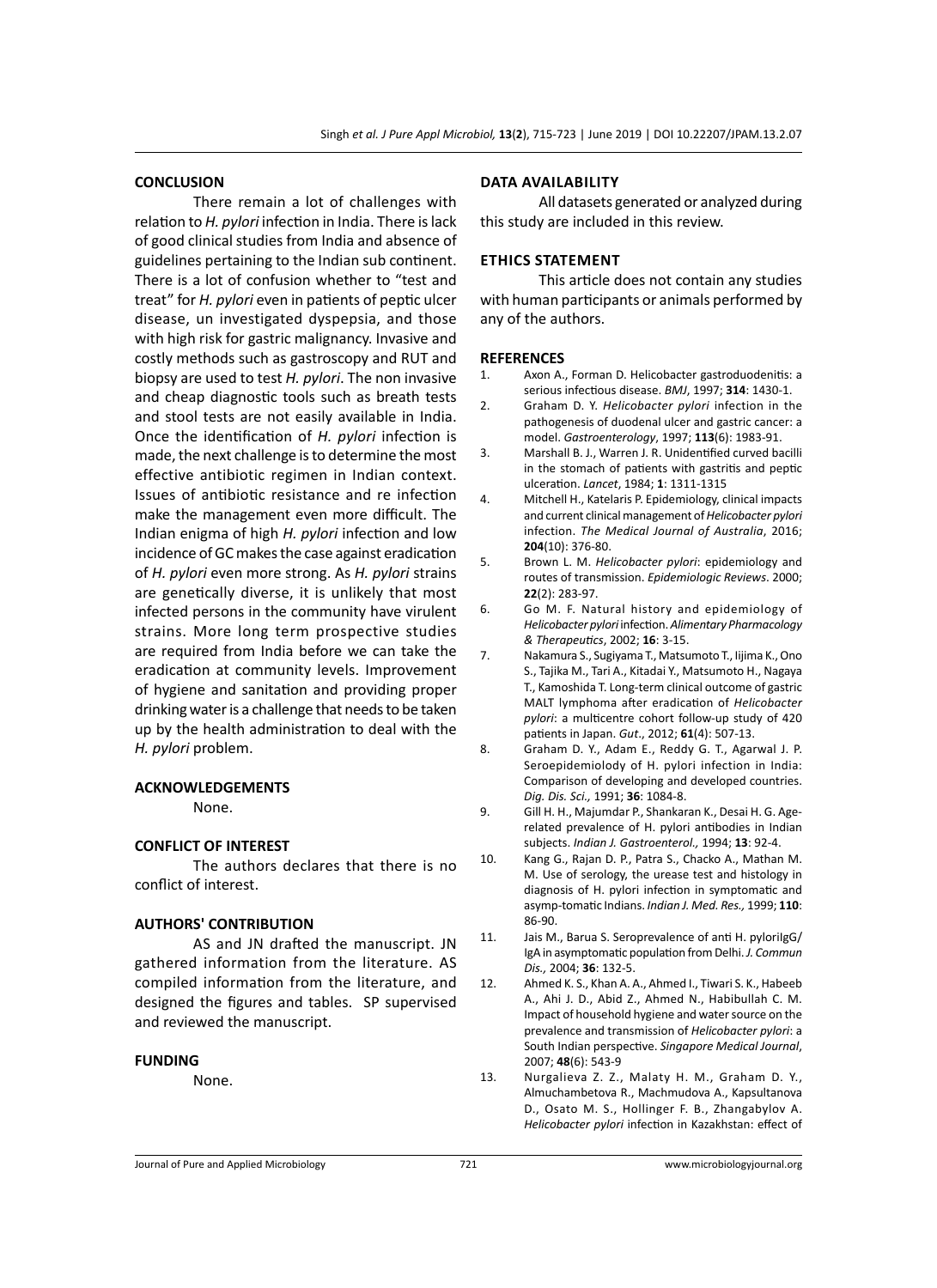water source and household hygiene. *The American Journal of Tropical Medicine and Hygiene*, 2002; **67**(2): 201-6.

- 14. Queiroz D. M., Harris P. R., Sanderson I. R., Windle H. J., Walker M. M., Rocha A. M., Rocha G. A., Carvalho S. D., Bittencourt P. F., de Castro L. P., Villagran A. Iron status and *Helicobacter pylori* infection in symptomatic children: an international multi-centered study. *PLoS One*, 2013; **8**(7): e68833.
- 15. Sato R., Murakami K., Okimoto T., Watanabe K., Kodama M., Fujioka T. Development of corpus atrophic gastritis may be associated with *Helicobacter pylori*related idiopathic thrombocytopenic purpura. *Journal of Gastroenterology*, 2011; **46**(8): 991-7.
- 16. Qu X. H., Huang X. L., Xiong P., Zhu C. Y., Huang Y. L., Lu L. G., Sun X., Rong L., Zhong L., Sun D. Y., Lin H. Does *Helicobacter pylori* infection play a role in iron deficiency anemia? A meta-analysis. *World Journal of Gastroenterology: WJG*. 2010; **16**(7): 886-96
- 17. Ramakrishna B. S. H. pylori infection in India: the case against eradication. *Indian Journal of Gastroenterology*, 2006; **25**(1): 25.
- 18. Malfertheiner P., Megraud F., O'morain C. A., Gisbert J. P., Kuipers E. J., Axon A. T., Bazzoli F., Gasbarrini A., Atherton J., Graham D. Y., Hunt R. Management of *Helicobacter pylori* infection—the Maastricht V/ Florence consensus report. *Gu*t., 2017; **66**(1): 6-30.
- 19. Fock K. M., Katelaris P., Sugano K., Ang T. L., Hunt R., Talley N. J., Lam S. K., Xiao S. D., Tan H. J., Wu C. Y., Jung H. C. Second Asia–Pacific consensus guidelines for H. pylori infection. *Journal of Gastroenterology and Hepatology,*. 2009; **24**(10): 1587-600.
- 20. Thirumurthi S., Graham D. Y. H. pylori infection in India from a western perspective. *The Indian Journal of Medical Research*, 2012; **136**(4):549.
- 21. State. gov. Available from: http://www. state. gov/r/ pa/ei/bgn/3454. htm, accessed on October 14, 2016
- 22. Bach J. F. The effect of infections on susceptibility to auto immune and allergic diseases. N. Engl. J. Med., 2002; **347**: 911 20.
- 23. Chey W. D., Leontiadis G. I., Howden C. W., Moss S. F. ACG clinical guideline: treatment of H. pylori infection. *The American journal of gastroenterology,*. 2017; **112**(2): 212.
- 24. Panigrahi M. K., Singh A., Uthansingh K., *et al.* Clinical Profile and Risk factor of Peptic ulcer disease in coastal eastern India. *Journal of Medical Science And clinical Research*, 2018; **06**(7): 615-620
- 25. Prasad S., Mathan M., Chandy G., Rajan D. P., Venkateswaran S., Ramakrishna B. S., *et al.* Prevalence of H. pylori in southern Indian controls and patients with gastroduode-nal disease. *J. Gastroenterol Hepatol.,* 1994; **9**:501-6.
- 26. Marshall B., Warren J. R., Blincow E., Phillips M., Goodwin C. S., Murray R., Blackbourn S., Waters T., Sanderson C. Prospective double-blind trial of duodenal ulcer relapse after eradication of Campylobacter pylori. *The Lancet*, 1988; **332**(8626- 8627): 1437-42.
- 27. Ford A. C., Delaney B., Forman D., Moayyedi P. Eradication therapy for peptic ulcer disease in *Helicobacter pylori* positive patients. Cochrane

Database of Systematic Reviews. 2006(2).

- 28. Dayal V. M., Kumar P., Kamal J., Shahi S. K., Agrawal B. K. Triple-drug therapy of H. pylori infection in duodenal ulcer disease. *Indian J Gastroenterol*., 1997; **16**: 46-8.
- 29. Ahuja V., Dhar A., Bal C., Sharma M. P. Lansoprazole and secnidazole with clarithromycin, amoxycillin or pefloxacin in the eradication of H. pylori in a developing country. *Aliment Pharmacol. Ther.,*1998; **12**: 551-5.
- 30. Nanivadekar S. A., Sawant P. D., Patel H. D., Shroff C. P., Popat U. R., Bhatt P. P. Association or peptic ulcer with H. pylori and the recurrence rate. A three year follow up study. J Assoc Physicians India 1990;38 (Suppl 1):703-6
- 31. Moayyedi P., Soo S., Deeks J., Delaney B., Harris A., Innes M., Oakes R., Wilson S., Roalfe A., Bennett C., Forman D. Eradication of *Helicobacter pylori* for non ulcer dyspepsia. Cochrane Database of Systematic Reviews. 2005(2).
- 32. Dhali G. K., Garg P. K., Sharma M. P. Role of anti-H. pylori treatment in H. pylori-positive and cytoprotective drugs in H. pylori-negative, non-ulcer dyspepsia: results of a randomised, double-blind, controlled trial in Asian Indi ans. *J. Gastroenterol. Hepatol.,* 1999; **14**: 523-8.
- 33. Singh S. P., Thatoi P. K., Mohanty C. B. K. *et al.* The role of H. pylori in non ulcer dyspepsia(NUD) *Indian J. Gastroenterol.,* 1997; **16**(Suppl 1): S53.
- 34. Xue F. B., Xu Y. Y., Wan Y., Pan B. R., Ren J., Fan D. M. Association of H pylori infection with gastric carcinoma: a Meta analysis*. World J. Gastroenterol.,* 2001; **7**: 801-804
- 35. Eslick G. D., Lim L. L., Byles J. E., Xia H. H., Talley N. J. Association of H. pylori infection with gastric carcinoma: a metaanalysis. *Am. J. Gastroenterol.,* 1999; **94**: 2373-2379.
- 36. Ford A. C., Forman D., Hunt R., Yuan Y., Moayyedi P. *Helicobacter pylori* eradication for the prevention of gastric neoplasia. Cochrane Database of Systematic Reviews. 2015(7).
- 37. Kate V., Ananthakrishnan N. H. pylori and gastric carcinoma: evidence for the link. *Natl. Med. J. India*, 2000; **13**: 329.
- 38. Khanna A. K., Seth P., Nath G., Dixit V. K., Kumar M. Correlation of H. pylori and gastric carcinoma. *J. Postgrad. Med.,* 2002; **48**: 27-28
- 39. Ghoshal U. C., Tiwari S., Pandey R., Dhingra S., Ghoshal U., Singh H., Nagpal A. K., Gupta V. K., Naik S., Ayyagari A. Frequency of *Helicobacter pylori* and CagA antibody in patients with gastric neoplasms and controls: The Indian enigma. *Am. J. Gastroenterol.,* 2005; **100**: S64
- 40. Bhatia S. J., Kulkarni S. G. Cost-effectiveness of H. pylori eradication in India: to live and let live. expensively? *Indian J. Gastroenterol.,* 1997; **16** (Suppl 1): S25-8.
- 41. Saksena S., Dasarathy S., Verma K., Ahuja V., Sharma M. P. Evaluation of endoscopy-based diagnostic methods for the detection of *Helicobacter pylori*. *Indian J. Gastroenterol.,* 2000; **19**: 61-3.
- 42. Thyagarajan S. P., Ray P., Das B. K., Ayyagari A., Khan A. A., Dharmalingam S., Rao U. A., Rajasambandam P., Ramathilagam B., Bhasin D., Sharma M. P. Geographical difference in antimicrobial resistance pattern of *Helicobacter pylori* clinical isolates from

Journal of Pure and Applied Microbiology